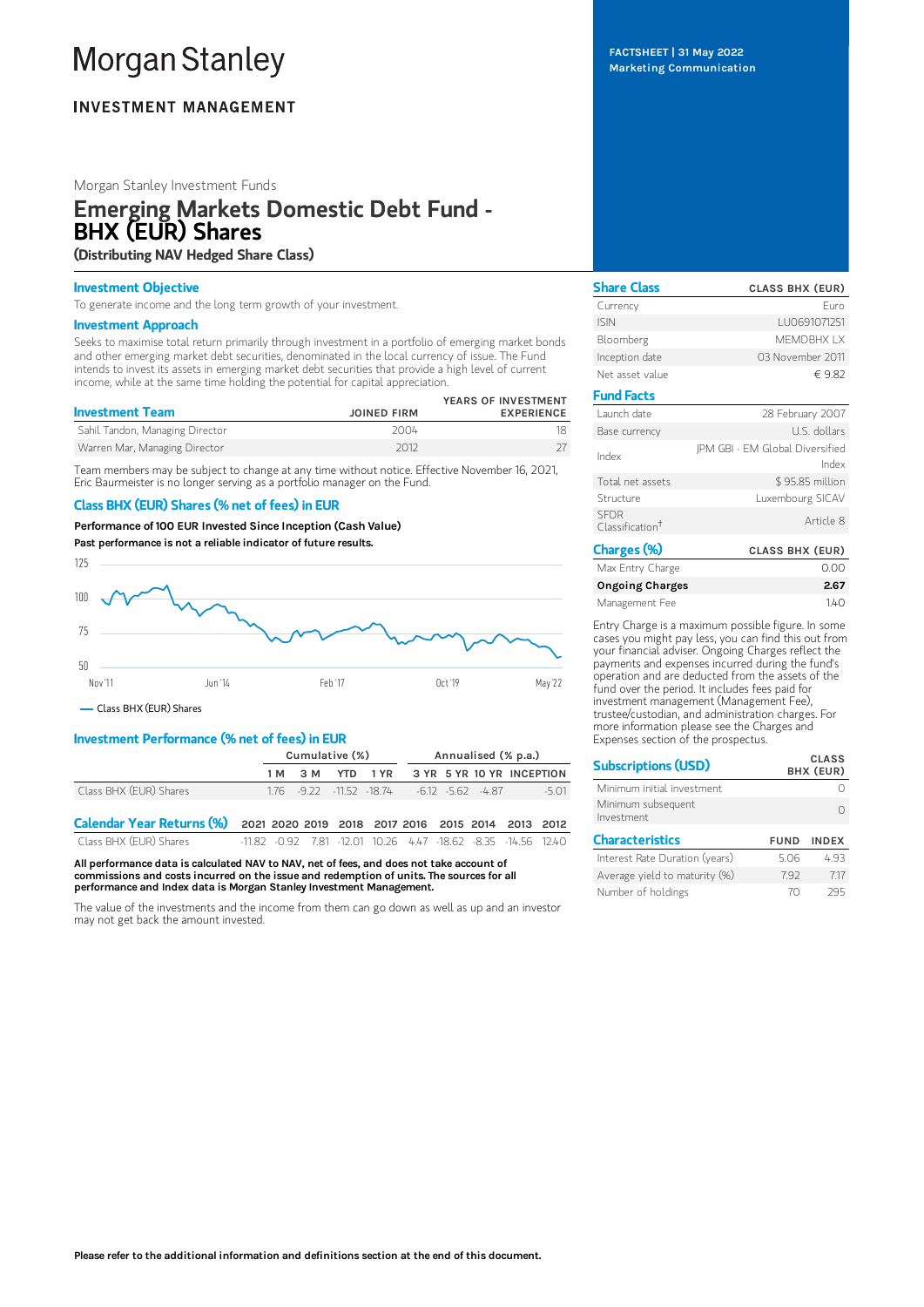

| Top Countries (% of Total Net Assets) <sup>1</sup> | <b>FUND</b>  |       |
|----------------------------------------------------|--------------|-------|
|                                                    | 12.35        |       |
|                                                    | China        | 11.59 |
|                                                    | South Africa | 10.88 |
|                                                    | Brazil       | 10.83 |
|                                                    | Thailand     | 9.07  |
|                                                    | Indonesia    | 8.51  |
|                                                    | Malaysia     | 8.40  |
|                                                    | Colombia     | 4.56  |
|                                                    | Poland       | 4.34  |
|                                                    | Other        | 17.60 |
|                                                    | Cash         | 1.86  |

#### **Quality Distribution (% of Total Net Assets)**<sup>1,2</sup> FUND



<sup>†</sup> This Fund is classified as an Article 8 product under the Sustainable Finance Disclosure Regulation. Article 8 products are those which promote environmental or social characteristics and which integrate sustainability into the investment process in a binding manner. Before making any decision to invest in the fund mentioned herein, please refer to all the characteristics and objectives of the Fund noted in the current Prospectus and KIID at morganstanleyinvestmentfunds.com.

May not sum to 100% due to rounding. 1

Quality distribution data for securities is sourced from Fitch, Moody's and S&P. Where the credit ratings for individual securities differ between the three ratings agencies, the 'highest' rating is applied. The rating of credit default swaps is based on the 'highest' rating of the underlying reference bond. 'Cash' includes investments in short term instruments, including investments in Morgan Stanley liquidity funds. 2

#### Please refer to the Prospectus for full risk disclosures, available at www.morganstanleyinvestmentfunds.com. All data as of 31.05.2022 and subject to change daily.

This is a marketing communication. Applications for shares in the Fund should not be made without first consulting the current Prospectus and the Key Investor Information Document ("KIID"), which are available in English and in the official language of your local jurisdiction at

[morganstanleyinvestmentfunds.com](https://www.morganstanley.com/im/msinvf/index.html) or free of charge from the Registered Office of Morgan Stanley Investment Funds, European Bank and Business Centre, 6B route de Trèves, L-2633 Senningerberg, R.C.S. Luxemburg B 29 192. A summary of investor rights is available in English at the same website. If the management company of the relevant Fund decides to terminate its arrangement for marketing that Fund in any EEA country where it is registered for sale, it will do so in accordance with the relevant UCITS rules.

#### DEFINITIONS

Average yield to maturity measures the annual return on interest-bearing securities. In this it is assumed that they will be held to maturity. This metric includes both the coupon payments received during the term of the security and the repayment of the capital on maturity. Interest Rate Duration is a measure of the sensitivity of the price (the value of principal) of a fixed-income investment to a change in interest rates. Duration is

#### Share Class BHX (EUR) Risk and Reward Profile

|                                  | Lower Risk |  |  |  |                                   | Higher Risk |  |
|----------------------------------|------------|--|--|--|-----------------------------------|-------------|--|
|                                  |            |  |  |  |                                   |             |  |
| <b>Potentially Lower Rewards</b> |            |  |  |  | <b>Potentially Higher Rewards</b> |             |  |

The risk and reward category shown is based on historic data.

Historic figures are only a guide and may not be a reliable indicator of what may happen in the future.

- As such this category may change in the future.
- The higher the category, the greater the potential reward, but also the
- greater the risk of losing the investment. Category 1 does not indicate a risk free investment.
- The fund is in this category because it invests in fixed income securities from emerging markets and the fund's simulated and/or realised return has experienced high rises and falls historically.
- The fund may be impacted by movements in the exchange rates between the fund's currency and the currencies of the fund's investments.

This rating does not take into account other risk factors which should be considered before investing, these include:

- The value of bonds are likely to decrease if interest rates rise and vice versa.
- The value of financial derivative instruments are highly sensitive and may result in losses in excess of the amount invested by the Sub-Fund. Issuers may not be able to repay their debts, if this happens the value of
- your investment will decrease. This risk is higher where the fund invests in a bond with a lower credit rating.
- The fund relies on other parties to fulfill certain services, investments or transactions. If these parties become insolvent, it may expose the fund to financial loss.
- Sustainability factors can pose risks to investments, for example: impact asset values, increased operational costs.
- There may be an insufficient number of buyers or sellers which may affect the funds ability to buy or sell securities.
- Investment in Fixed Income Securities via the China Interbank Bond Market may also entail additional risks, such as counterparty and liquidity risk.
- There are increased risks of investing in emerging markets as political, legal and operational systems may be less developed than in developed markets. In order to achieve the currency hedging, this share class relies on other
- parties to fulfil certain contractual obligations, as these parties may fail to do so there is a higher risk to your investment.
- Past performance is not a reliable indicator of future results. Returns may increase or decrease as a result of currency fluctuations. The value of investments and the income from them can go down as well as up and investors may lose all or a substantial portion of his or her investment.
- The value of the investments and the income from them will vary and there can be no assurance that the Fund will achieve its investment objectives.
- Investments may be in a variety of currencies and therefore changes in rates of exchange between currencies may cause the value of investments to decrease or increase. Furthermore, the value of investments may be adversely affected by fluctuations in exchange rates between the investor's reference currency and the base currency of the investments.

#### Additional B Share Classes

|           | <b>CURRENCY</b> | LAUNCH     | ISIN         | <b>BLOOMBERG</b> |
|-----------|-----------------|------------|--------------|------------------|
| B         | LISD.           | 28.02.2007 | LU0283960150 | MOREMDR I X      |
| BH (EUR)  | <b>FUR</b>      | 22.09.2010 | LU0341474343 | MSTEMBH I X      |
| <b>BX</b> | LISD.           | 03112011   | LU0691071178 | MSTEMBX LX       |

expressed as a number of years. Number of holdings provided are a typical range, not a maximum number. The portfolio may exceed this from time to time due to market conditions and outstanding trades.

#### INDEX INFORMATION

JP Morgan GBI-EM Global Diversified Index: a comprehensive global local emerging markets index that consists of regularly traded, liquid fixed-rate, domestic currency government bonds and includes only the countries which give access to their capital market to foreign investors (excludes China, India). The index is market capitalization weighted, with a cap of 10% to any one country.

#### **DISTRIBUTION**

This communication is only intended for and will only be distributed to persons resident in jurisdictions where such distribution or availability would not be contrary to local laws or regulations. In particular, the Shares are not for distribution to US persons.

Ireland: MSIM Fund Management (Ireland) Limited. Registered Office: The Observatory, 7-11 Sir John Rogerson's Quay, Dublin 2, D02 VC42, Ireland. Registered in Ireland as a private company limited by shares under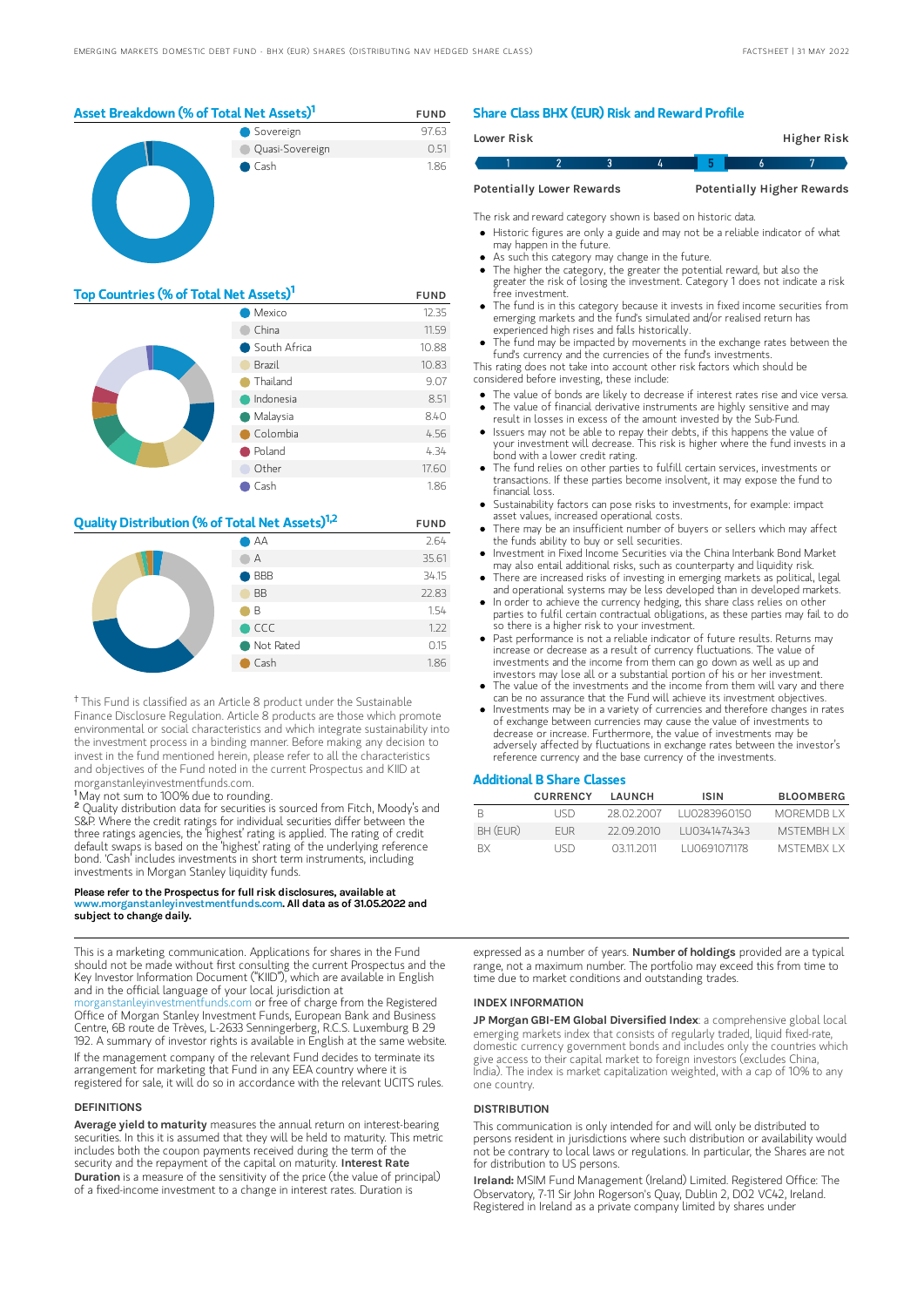company number 616661. MSIM Fund Management (Ireland) Limited is regulated by the Central Bank of Ireland. United Kingdom: Morgan Stanley Investment Management Limited is authorised and regulated by the Financial Conduct Authority. Registered in England. Registered No. 1981121. Registered Office: 25 Cabot Square, Canary Wharf, London E14 4QA, authorised and regulated by the Financial Conduct Authority. Dubai: Morgan Stanley Investment Management Limited (Representative Office, Unit Precinct 3-7th Floor-Unit 701 and 702, Level 7, Gate Precinct Building 3, Dubai International Financial Centre, Dubai, 506501, United Arab Emirates. Telephone: +97 (0)14 709 7158). **Italy:** MSIM Fund Management (Ireland)Limited, Milan Branch (Sede Secondaria di Milano) is a branch of MSIM Fund Management (Ireland) Limited, a company registered in Ireland, regulated by the Central Bank of Ireland and whose registered office is at The Observatory, 7-11 Sir John Rogerson's Quay, Dublin 2, D02 VC42, Ireland. MSIM Fund Management (Ireland) Limited Milan Branch (Sede Secondaria di Milano) with seat in Palazzo Serbelloni Corso Venezia, 16 20121 Milano, Italy, is registered in Italy with company number and VAT number 11488280964. The Netherlands: MSIM Fund Management (Ireland) Limited, Rembrandt Tower, 11th Floor Amstelplein 1 1096HA, Netherlands. Telephone: 31 2-0462-1300. Morgan Stanley Investment Management is a branch office of MSIM Fund Management (Ireland) Limited. MSIM Fund Management (Ireland) Limited is regulated by the Central Bank of Ireland. France: MSIM Fund Management (Ireland) Limited, Paris Branch is a branch of MSIM Fund Management (Ireland) Limited, a company registered in Ireland, regulated by the Central Bank of Ireland and whose registered office is at The Observatory, 7-11 Sir John Rogerson's Quay, Dublin 2, D02 VC42, Ireland. MSIM Fund Management (Ireland) Limited Paris Branch with seat at 61 rue de Monceau 75008 Paris, France, is registered in France with company number 890 071 863 RCS. Spain: MSIM Fund Management (Ireland) Limited, Sucursal en España is a branch of MSIM Fund Management (Ireland) Limited, a company registered in Ireland, regulated by the Central Bank of Ireland and whose registered office is at The Observatory, 7-11 Sir John Rogerson's Quay, Dublin 2, D02 VC42, Ireland. MSIM Fund Management (Ireland) Limited, Sucursal en España with seat in Calle Serrano 55, 28006, Madrid, Spain, is registered in Spain with tax identification number W0058820B. Switzerland: Morgan Stanley & Co. International plc, London, Zurich Branch Authorised and regulated by the Eidgenössische Finanzmarktaufsicht ("FINMA"). Registered with the Register of Commerce Zurich CHE-115.415.770. Registered Office: Beethovenstrasse 33, 8002 Zurich, Switzerland, Telephone +41 (0) 44 588 1000. Facsimile Fax: +41(0) 44 588 1074.

Australia: This publication is disseminated in Australia by Morgan Stanley Investment Management (Australia) Pty Limited ACN: 122040037, AFSL No. 314182, which accepts responsibility for its contents. This publication, and any access to it, is intended only for "wholesale clients" within the meaning of the Australian Corporations Act. Hong Kong: This document has been issued by Morgan Stanley Asia Limited for use in Hong Kong and shall only be made available to "professional investors" as defined under the Securities and Futures Ordinance of Hong Kong (Cap 571). The contents of this document have not been reviewed nor approved by any regulatory authority including the Securities and Futures Commission in Hong Kong. Accordingly, save where an exemption is available under the relevant law, this document shall not be issued, circulated, distributed, directed at, or made available to, the public in Hong Kong. Singapore: This publication should not be considered to be the subject of an invitation for subscription or purchase, whether directly or indirectly, to the public or any member of the public Singapore other than (i) to an institutional investor under section 304 of the Securities and Futures Act, Chapter 289 of Singapore ("SFA"), (ii) to a "relevant person" (which includes an accredited investor) pursuant to section 305 of the SFA, and such distribution is in accordance with the conditions specified in section 305 of the SFA; or (iii) otherwise pursuant to, and in accordance with the conditions of, any other applicable provision of the SFA. In particular, for investment funds that are not authorized or recognized by the MAS, units in such funds are not allowed to be offered to the retail public; any written material issued to persons as aforementioned in connection with an offer is not a prospectus as defined in the SFA and, accordingly, statutory liability under the SFA in relation to the content of prospectuses does not apply, and investors should consider carefully whether the investment is suitable for them. This publication has not been reviewed by the Monetary Authority of Singapore.

Chile: Neither the Fund nor the interests in the Fund are registered in the Registry of Offshore Securities (el Registro de Valores Extranjeros) or subject to the supervision of the Commission for the Financial Market (la Comisión para el Mercado Financiero). This document and other offering materials relating to the offer of the interests in the Fund do not constitute a public offer of, or an invitation to subscribe for or purchase, the Fund interests in the Republic of Chile, other than to individually identified purchasers pursuant to a private offering within the meaning of Article 4 of the Chilean Securities Act (la Ley del Mercado de Valores) (an offer that is not "addressed to the public at large or to a certain sector or specific group of the public").

Peru: The interests in the Fund have not been and will not be registered in

Peru under Decreto Legislativo 862: Ley de Fondos de Inversión y sus Sociedades Administradoras or under Decreto Legislativo 861: Ley del Mercado de Valores (the "Securities Market Law"), and are being offered to institutional investors only (as defined in article 8 of the Securities Market Law) pursuant to a private placement, according to article 5 of the Securities Market Law. The interests in the Fund have not been registered in the securities market public registry (Registro Público del Mercado de Valores) maintained by, and the offering of the Fund interests in Peru is not subject to the supervision of, the Superintendencia del Mercado de Valores. Any transfers of the Fund interests shall be subject to the limitations contained in the Securities Market Law and the regulations issued thereunder.

#### IMPORTANT INFORMATION

EMEA: This marketing communication has been issued by MSIM Fund Management (Ireland) Limited. MSIM Fund Management (Ireland) Limited is regulated by the Central Bank of Ireland. MSIM Fund Management (Ireland) Limited is incorporated in Ireland as a private company limited by shares with company registration number 616661 and has its registered address at The Observatory, 7-11 Sir John Rogerson's Quay, Dublin 2, D02 VC42, Ireland.

This document contains information relating to the sub-fund ("Fund") of Morgan Stanley Investment Funds, a Luxembourg domiciled Société d'Investissement à Capital Variable. Morgan Stanley Investment Funds (the "Company") is registered in the Grand Duchy of Luxembourg as an undertaking for collective investment pursuant to Part 1 of the Law of 17th December 2010, as amended. The Company is an Undertaking for Collective Investment in Transferable Securities ("UCITS").

Applications for shares in the Fund should not be made without first consulting the current Prospectus, Key Investor Information Document ("KIID"), Annual Report and Semi-Annual Report ("Offering Documents"), or other documents available in your local jurisdiction which is available free of charge from the Registered Office: European Bank and Business Centre, 6B route de Trèves, L-2633 Senningerberg, R.C.S. Luxemburg B 29 192. In addition, all Italian investors should refer to the 'Extended Application Form', and all Hong Kong investors should refer to the 'Additional Information for Hong Kong Investors' section, outlined within the Prospectus. Copies of the Prospectus, KIID, the Articles of Incorporation and the annual and semiannual reports, in German, and further information can be obtained free of charge from the representative in Switzerland. The representative in Switzerland is Carnegie Fund Services S.A., 11, rue du Général-Dufour, 1204 Geneva. The paying agent in Switzerland is Banque Cantonale de Genève, 17, quai de l'Ile, 1204 Geneva. The document has been prepared solely for informational purposes and does not constitute an offer or a recommendation to buy or sell any particular security or to adopt any specific investment strategy.

Any index referred to herein is the intellectual property (including registered trademarks) of the applicable licensor. Any product based on an index is in no way sponsored, endorsed, sold or promoted by the applicable licensor and it shall not have any liability with respect thereto. The Fund is actively managed, and the management of the fund is not constrained by or compared to the composition of the Benchmark.

All investments involve risks, including the possible loss of principal. The material contained herein has not been based on a consideration of any individual client circumstances and is not investment advice, nor should it be construed in any way as tax, accounting, legal or regulatory advice. To that end, investors should seek independent legal and financial advice, including advice as to tax consequences, before making any investment decision.

The use of leverage increases risks, such that a relatively small movement in the value of an investment may result in a disproportionately large movement, unfavourable as well as favourable, in the value of that investment and, in turn, the value of the Fund.

Investment in the Fund concerns the acquisition of units or shares in a fund, and not in a given underlying asset such as building or shares of a company, as these are only the underlying assets owned

The information contained in this communication is not a research recommendation or 'investment research' and is classified as a 'Marketing Communication' in accordance with the applicable European or Swiss regulation. This means that this marketing communication (a) has not been prepared in accordance with legal requirements designed to promote the independence of investment research (b) is not subject to any prohibition on dealing ahead of the dissemination ofinvestment research.

MSIM has not authorised financial intermediaries to use and to distribute this document, unless such use and distribution is made in accordance with applicable law and regulation. MSIM shall not be liable for, and accepts no liability for, the use or misuse of this document by any such financial intermediary. If you are a distributor of the Morgan Stanley Investment Funds, some or all of the funds or shares in individual funds may be available for distribution. Please refer to your sub-distribution agreement for